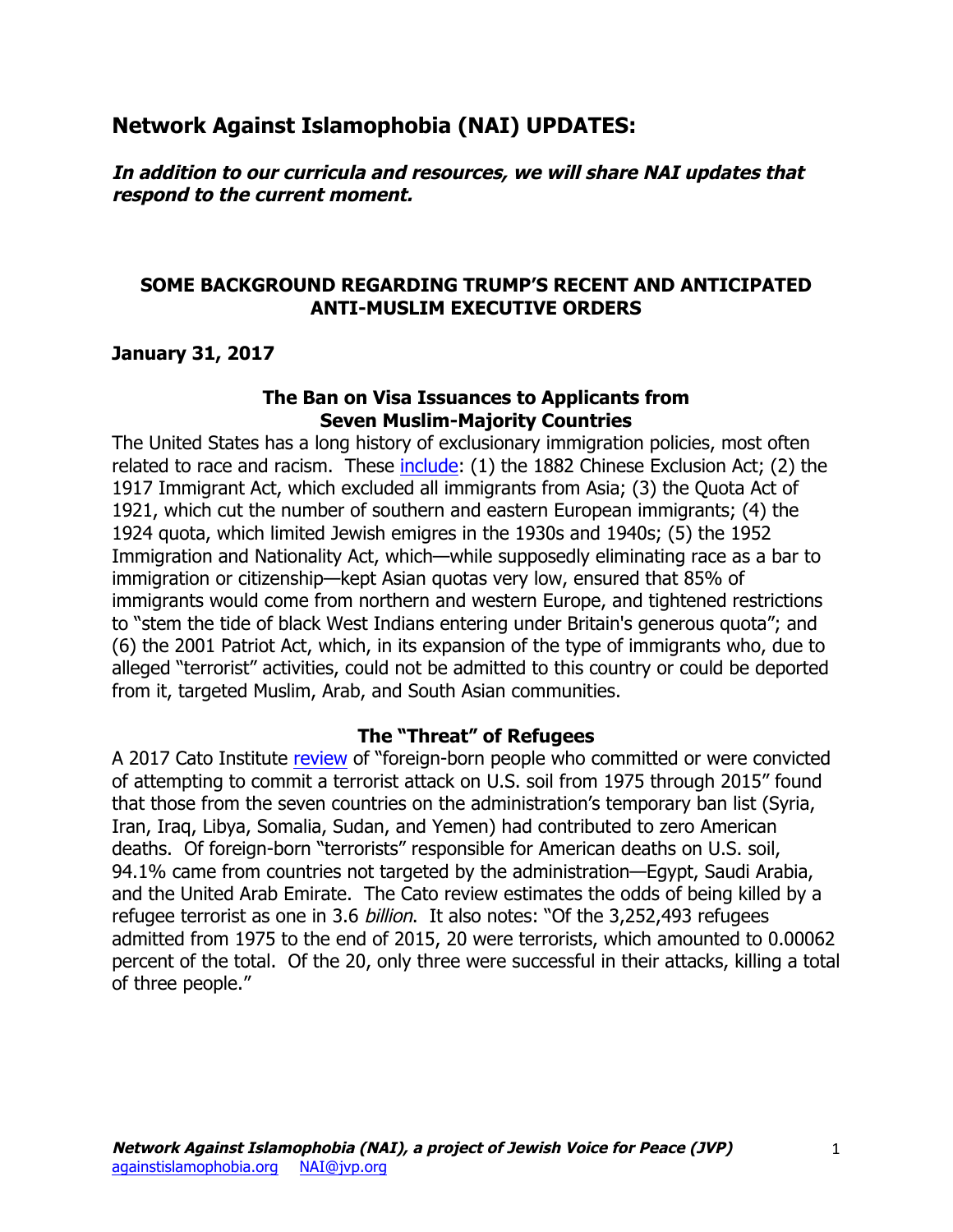## **Why Target These Seven Countries? (Note: We oppose targeting any countries)**

While many have pointed out that Trump excluded from the temporary ban list numerous Muslim-majority counties in which he has business interests, Glenn Greenwald views the ban as the "culmination of [a] war on terror mentality." As he writes,

"The reality is that his highly selective list reflects longstanding U.S. policy: Indeed, Obama restricted visa rights for these same seven countries, and the regimes in Riyadh and Cairo have received special U.S. protection for decades, long before Trump.

. . . what primarily shapes Trump's list is U.S. aggression: Five of the seven predominantly Muslim countries on Trump's list were ones bombed by Obama, while the other two (Iran and Sudan) were punished with heavy sanctions. Thus, Trump is banning immigrants from the very countries that the U.S. government under both Republicans and Democrats — has played a key role in destabilizing and destroying, as Democratic Sen. Chris Murphy, with surprising candor, noted this week . . .

## **Who Are the "Terrorists"?**

"The default assumption remains," as Arun Kundnani writes in The Muslims Are Coming! Islamophobia, Extremism, and the Domestic War on Terror, "that the term 'terrorist' is reserved for acts of political violence carried out by Muslims." A case in point is Joseph Short, who, driven by his anti-tax, anti-government ideology, flew an airplane in 2010 into an Austin, Texas building that included regional IRS offices, resulting in the death of an IRS employee and the wounding of 13 others. As Glenn Greenwald writes, "The attack had all of the elements of iconic terrorism, a model for how it's most commonly understood: down to flying a plane into the side of a building. But Stack was white and non-Muslim. As a result, not only was the word 'terrorism' not applied to Stack, but it was explicitly declared inapplicable by media outlets and government officials alike." This attack received a fraction of the media attention than the exact same ideologically motivated act of a Muslim would have gotten.

The government and the media focus disproportionately on violence by Muslims, despite the numerous studies that have found a growing threat of violence from rightwing extremists. In the 15-year years after  $9/11$ , " $118$  people in the United States have been killed by terror attacks perpetrated by Muslim-Americans." A 2013 report on "America's Violent Far Right" from the Combating Terrorism Center at West Point, using a consolidated database to track the political violence of the racist/white supremacist, anti-federalist, and (Christian) fundamentalist movements, found that, in the decade after 9/11, far-right attacks averaged 337 attacks per year, killing 254 people. The number has increased since then. (Such terrorism has a long history in this country: a 2015 report from Alabama's Equal Justice Initiative reports that, in twelve Southern